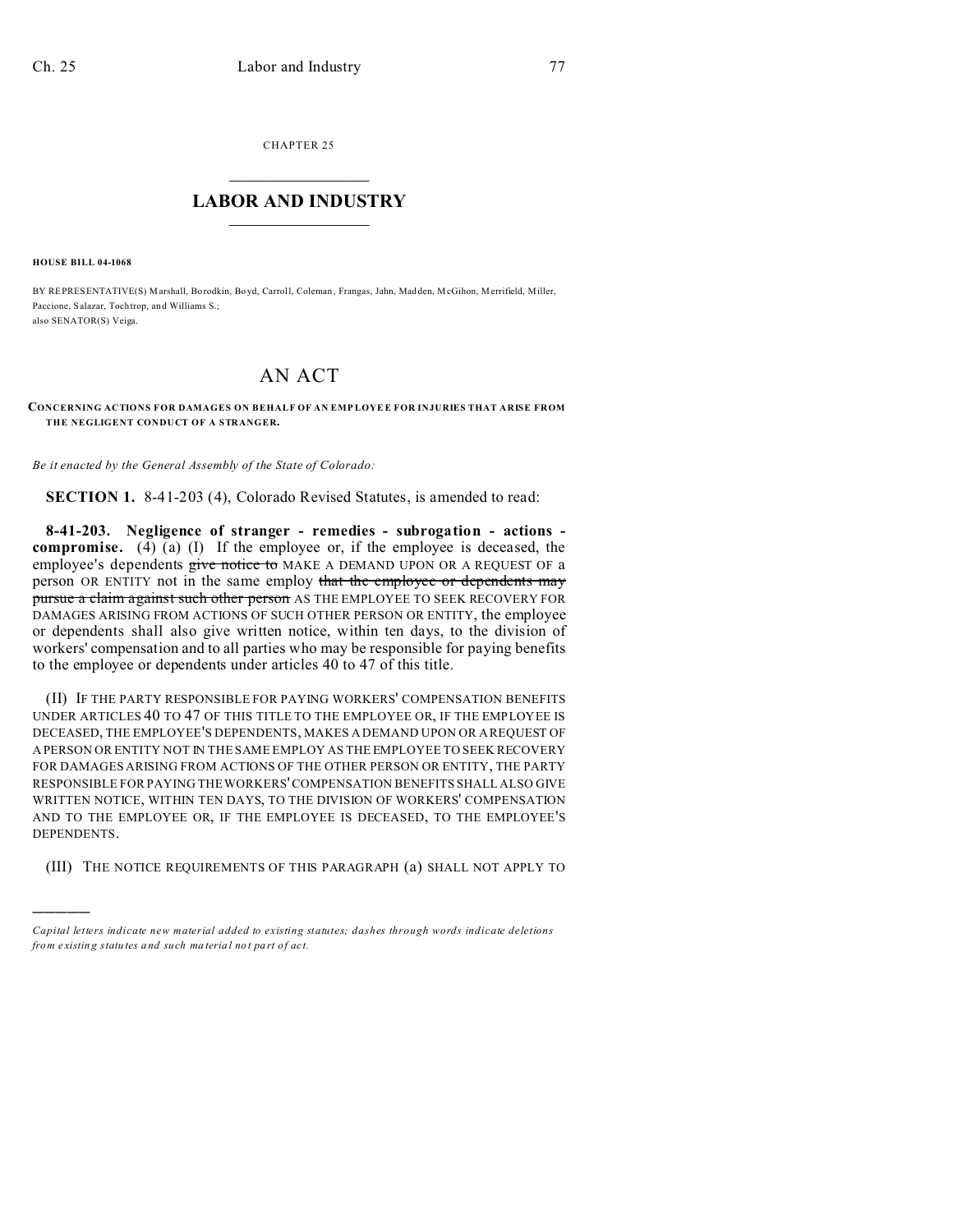DEMANDS OR REQUESTS SEEKING THE RECOVERY OF MEDICAL PAYMENTS ONLY, AND NOT SEEKING THE RECOVERY OF ANY OTHER TYPE OF DAMAGE OR LOSS.

(b) The notice required by this subsection (4) shall contain the following:

(I) A description of the claim;

(II) The names and addresses of any and all other persons believed to be negligent;

(III) The name and address of any attorney representing the employee or dependents;

(IV) The name and address of any attorney representing other persons believed to be negligent; and

(V) The name, address, and telephone number of the insurance company or third-party administrator.

(c) (I) The employee or, if the employee is deceased, the employee's dependents EXCEPT AS PROVIDED IN SUBPARAGRAPH (II) OF THIS PARAGRAPH (c), AT LEAST TWENTY DAYS BEFORE COMMENCING A LAWSUIT OR ARBITRATION PROCEEDING TO RECOVER DAMAGES ARISING FROM ACTIONS OF ANOTHER PERSON OR ENTITY, THE PARTY INITIATING SUCH LAWSUIT OR ARBITRATION shall give written notice to all parties who may be responsible for paying benefits to the employee or dependents under articles 40 to 47 of this title at least twenty days prior to filing a lawsuit against such other person; except that, if any applicable statutory limitation period would expire before such twenty days have passed, the employee or dependents may file or serve the complaint, or otherwise act to toll the running of such limitation period, before such twenty days have passed AND TO THE EMPLOYEE OR, IF THE EMPLOYEE IS DECEASED, THE EMPLOYEE'S DEPENDENTS. Such notice shall contain all of the information set out in paragraph (b) of this subsection (4) and shall be accompanied by a draft copy of the complaint.

(II) IF ANY APPLICABLE STATUTORY LIMITATION PERIOD WOULD EXPIRE BEFORE SUCH TWENTY DAYS HAVE PASSED, THE PARTY INITIATING SUCH LAWSUIT OR ARBITRATION MAY FILE OR SERVE THE COMPLAINT, OR OTHERWISE ACT TO TOLL THE RUNNING OF SUCH LIMITATION PERIOD, BEFORE SUCH TWENTY DAYS HAVE PASSED. THE PARTY INITIATING THE LAWSUIT OR ARBITRATION SHALL PROVIDE THE NOTICE REQUIRED BY SUBPARAGRAPH (I) OF THIS PARAGRAPH (c) WITHIN TWENTY DAYS AFTER COMMENCING SUCH ACTION.

(d) If the employee or dependents fail to provide the written notice required pursuant to paragraphs (a) and (b) SUBPARAGRAPH (I) OF PARAGRAPH (a) of this subsection (4):

(I) The party responsible for paying workers' compensation benefits shall be entitled to reimbursement from all moneys collected from the third party for all economic damages and for all physical impairment and disfigurement damages, without any credit for reasonable attorney fees as provided in paragraph (e) of subsection (1) of this section. If the trier of fact makes a separate award for disfigurement damages, reimbursement from such disfigurement damage award shall